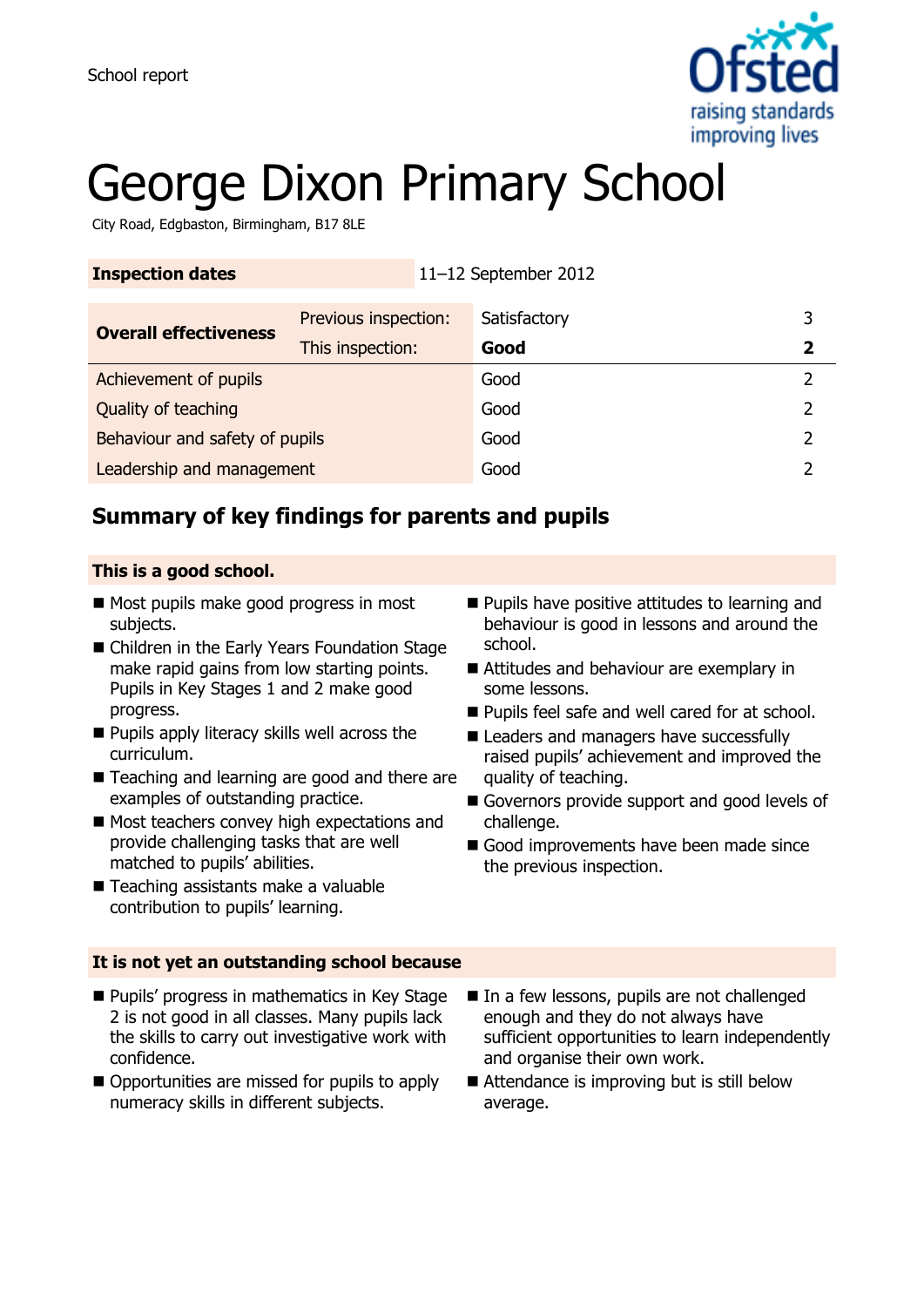### **Information about this inspection**

- This inspection was carried out with one day's notice.
- The inspectors observed teaching and learning in 18 lessons.
- They held discussions with the headteacher, other staff, local authority staff, external advisers, members of the governing body, pupils and parents.
- **Pupils were heard reading.**
- The inspectors took account of the responses to the on-line questionnaire (Parent View) in planning the inspection.
- They observed the school's work, and looked at the school's policies, assessment information, a wide range of pupils' work, teachers' plans and school improvement planning.
- $\blacksquare$  The inspectors analysed 21 questionnaires completed by staff.

## **Inspection team**

Derek Watts, Lead inspector and a Additional Inspector

Anthony Green **Additional Inspector**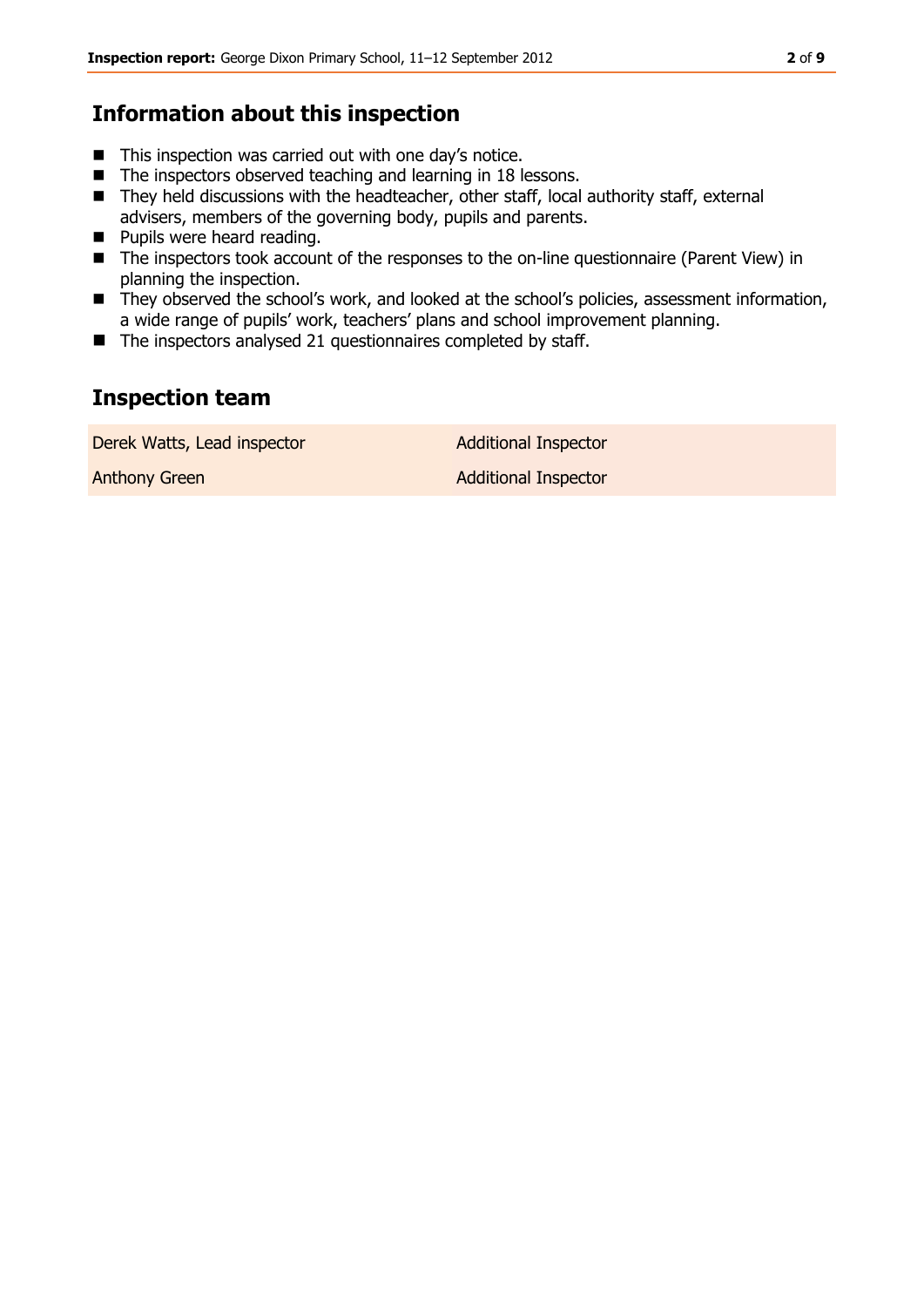# **Full report**

## **Information about this school**

- George Dixon is an average-sized primary school.
- Pupils come from a range of ethnic backgrounds with Black African, Pakistani and Indian being the largest groups. Three quarters of the pupil population speak English as an additional language.
- The proportion of disabled pupils and those with special educational needs supported through school action is below average, but the proportion of pupils supported by school action plus or with a statement of special educational needs is average.
- A much-higher-than-average proportion of pupils is known to be eligible for the pupil premium.
- The proportion of pupils who join and leave the school at different points in the school year is much higher than average, particularly in Key Stage 2.
- The school meets the government's current floor standards, the minimum standards set for attainment and progress.
- At the time of the inspection, the school had just moved from its old site into new premises.

## **What does the school need to do to improve further?**

- Accelerate pupils' progress in mathematics in Key Stage 2 so that it is consistently good across all classes by:
	- extending the good investigative and problem-solving practice seen in some mathematics  $\equiv$ lessons
	- increasing opportunities for pupils to apply and develop numeracy skills across the curriculum.
- Increase the proportion of outstanding teaching and ensure that all teaching is at least good by:
	- $\epsilon$  ensuring that tasks are always suitably challenging for pupils and that learning proceeds at a brisk pace
	- ensuring that pupils are given appropriate opportunities to learn independently and plan and organise their own work.

Extend strategies to raise attendance to at least average levels.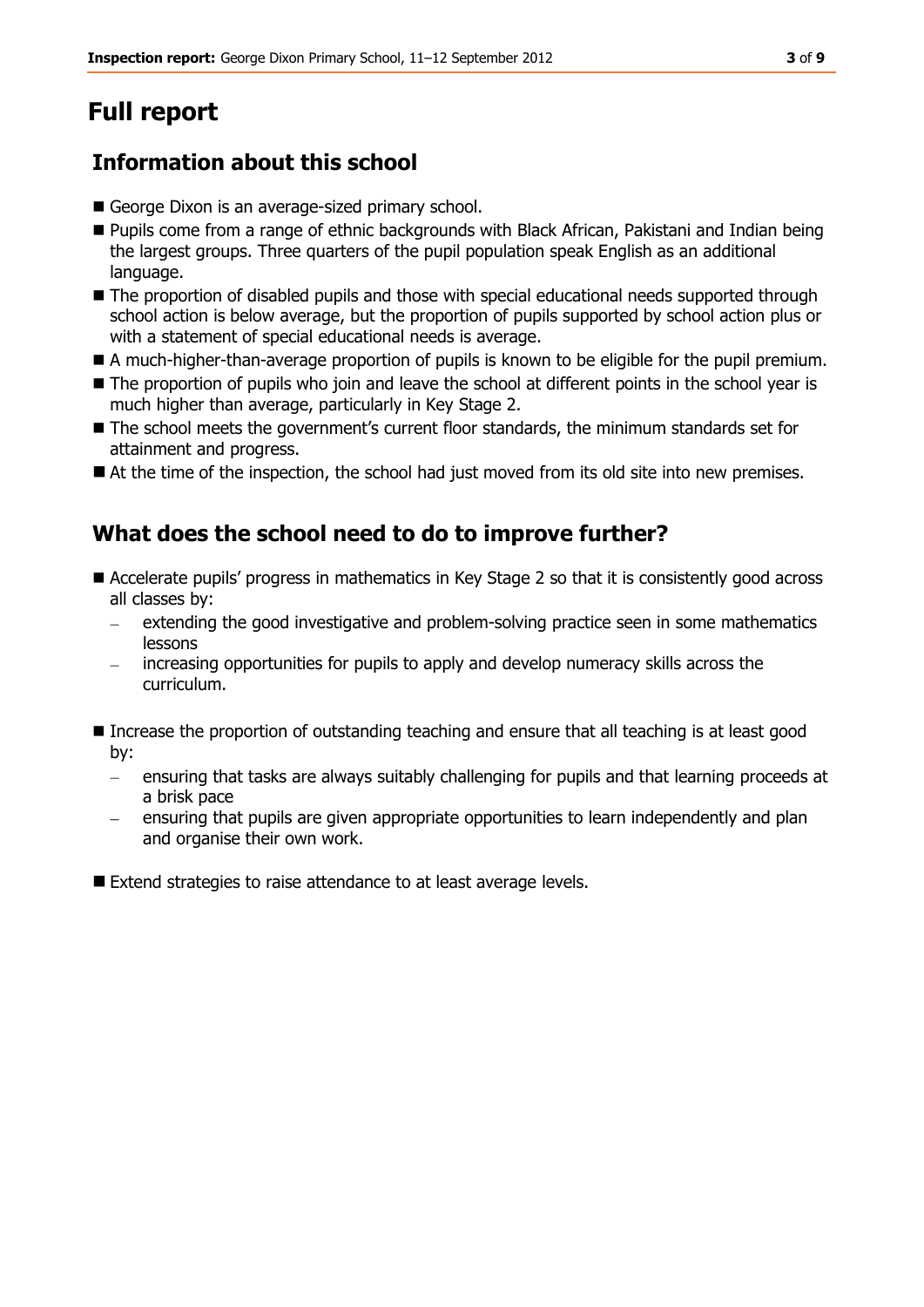## **Inspection judgements**

#### **The achievement of pupils is good**

- Pupils' achievement has improved since the previous inspection.
- Children enter Reception with knowledge, understanding and skills much lower than expected for their age. Clear and accurate assessments show that most children make rapid gains in their learning because of the high-quality provision and enter Year 1 closer to average standards in most areas of learning.
- Pupils in Key Stage 1 make good progress, and attainment by the end of Year 2 is average in reading, writing and mathematics.
- Pupils' progress in Key Stage 2 has been uneven in the past but positive action has been taken to improve it. The high proportions of pupils who leave and join the school through Key Stage 2 present a considerable challenge. Although new arrivals make good progress, most do not have time by the end of Year 6 to reach the standards of other pupils who have been longer in the school. New pupils often join the school with little English.
- Attainment by the end of Year 6 has steadily improved from the low levels of three years ago. It is now closer to average, particularly in reading and writing.
- **Pupils who remain in the school tend to reach higher standards than those that are there** for a short time. Nevertheless, new arrivals receive effective support so that they can settle quickly and learn well. Pupils achieve equally well irrespective of ethnic heritage.
- The considerable investment in teaching assistants is working well and these staff make a valuable contribution to the learning of new arrivals, pupils at an early stage of learning English, those who are disabled and those with special educational needs. Wise use is made of additional funding to support the many pupils who are eligible for the pupil premium and most of these pupils make good progress.
- **Pupils make good progress in speaking and listening because teachers place considerable** emphasis on these skills. Effective questioning by adults, paired discussion and role play all contribute well to pupils' progress.
- **Pupils have positive attitudes to reading, and a regular and systematic programme for the** teaching of phonics (letters and the sounds they make) helps to ensure that pupils acquire essential reading skills well. By Year 6, pupils read widely and use research skills effectively in a range of topics.
- Staff have worked hard to raise pupils' achievement in writing. Pupils write for a range of audiences and purposes. Pupils' handwriting is well formed, joined and neatly presented. Pupils take pride and care in the presentation of their work.
- Pupils make good progress in mathematics in Key Stage 1, but progress in Key Stage 2 is no more than what is usually expected, rather than good. This is because teaching is not always good or better. There are fine examples of pupils applying numeracy skills to investigate and problem solve in mathematics lessons. However, this good practice is not applied in all classes. Furthermore, pupils' application of numeracy skills in other subjects is underdeveloped.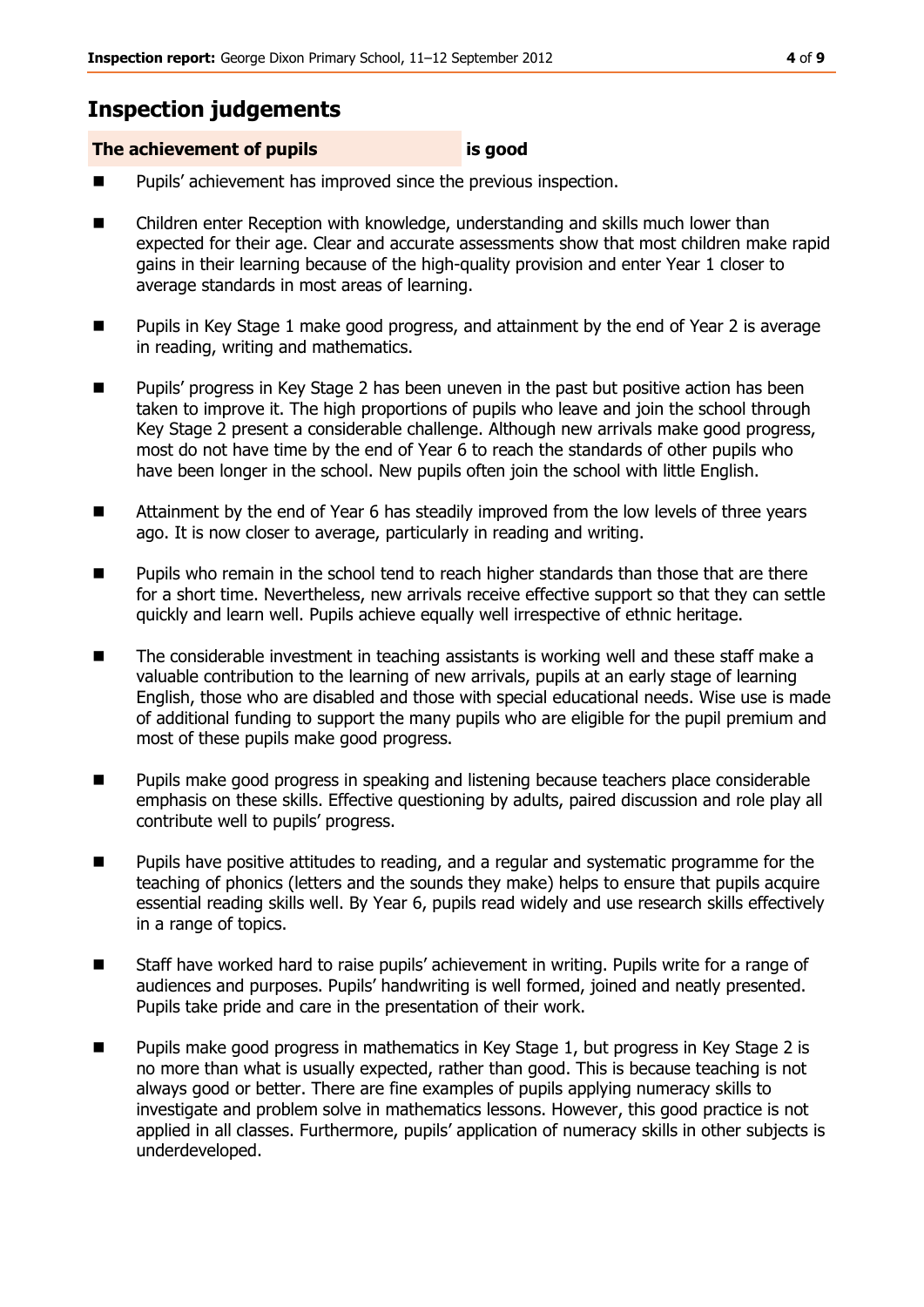#### **The quality of teaching is good**

- The pupils said, 'Teachers make work challenging' and 'We learn new things.' There are examples of outstanding practice but, in a few cases, teaching is not as effective as it should be in ensuring successful learning.
- Teachers create a positive climate for learning and promote pupils' spiritual, moral, social and cultural development well. Relationships are strong, and pupils work well together. They show respect for different cultures and appreciate literature and human achievement.
- Teaching presents a clear purpose so pupils know what they are expected to learn. In the main, teachers use assessment information well to plan their teaching and to match tasks to pupils' different abilities and needs. As a result, pupils are suitably challenged and they make good progress in acquiring knowledge and deepening their understanding.
- Occasionally, tasks are not sufficiently challenging and the pace of learning is not brisk enough. In a few lessons, pupils' learning is overdirected by the teacher, which hinders pupils' independence and skills in organising their own learning.
- In most lessons, pupils have good opportunities to assess their own learning against their individual targets and the learning intentions set. Teachers provide constructive feedback on pupils' performance to help move them on. The marking of pupils' work is effective. Good work is acknowledged and praised, and helpful comments guide improvement.
- In an outstanding English lesson in Year 6, pupils were highly motivated and inspired by the teacher's enthusiasm and strong expertise. Inspirational teaching included the imaginative use of visual aids, sound effects and role play to develop pupils' ideas and vocabulary for writing. Pupils were highly productive and made rapid gains in writing a multi-sensory ghost story.

#### **The behaviour and safety of pupils is good**

- Children in the Early Years Foundation Stage feel safe, behave well and are settling effectively into their new surroundings.
- In Key Stages 1 and 2, behaviour is good in lessons and around the school. Records of incidents show that behaviour is typically good. Pupils informed inspectors that behaviour is very good most of the time. In a number of lessons seen, pupils demonstrated exemplary attitudes to learning and behaviour. They feel safe at school and are confident staff will always take care of them.
- In an assembly for pupils in Key Stage 2, pupils reflected on the determination, skills and talents displayed by Olympians and Para-Olympians over the summer. Pupils responded extremely well to impressive video clips and the animated presentation by staff. Their behaviour was outstanding throughout the assembly.
- Pupils show a good understanding of different forms of bullying, including persistent namecalling and cyber-bullying. They know the steps to take to prevent bullying. The school has clear and effective procedures for dealing with misbehaviour, including bullying, should it occur. Pupils told inspectors that bullying is very rare and that such behaviour is swiftly dealt with by staff.
- Attendance has considerably improved from low levels. The school has well-thought-out plans to extend strategies to raise attendance further.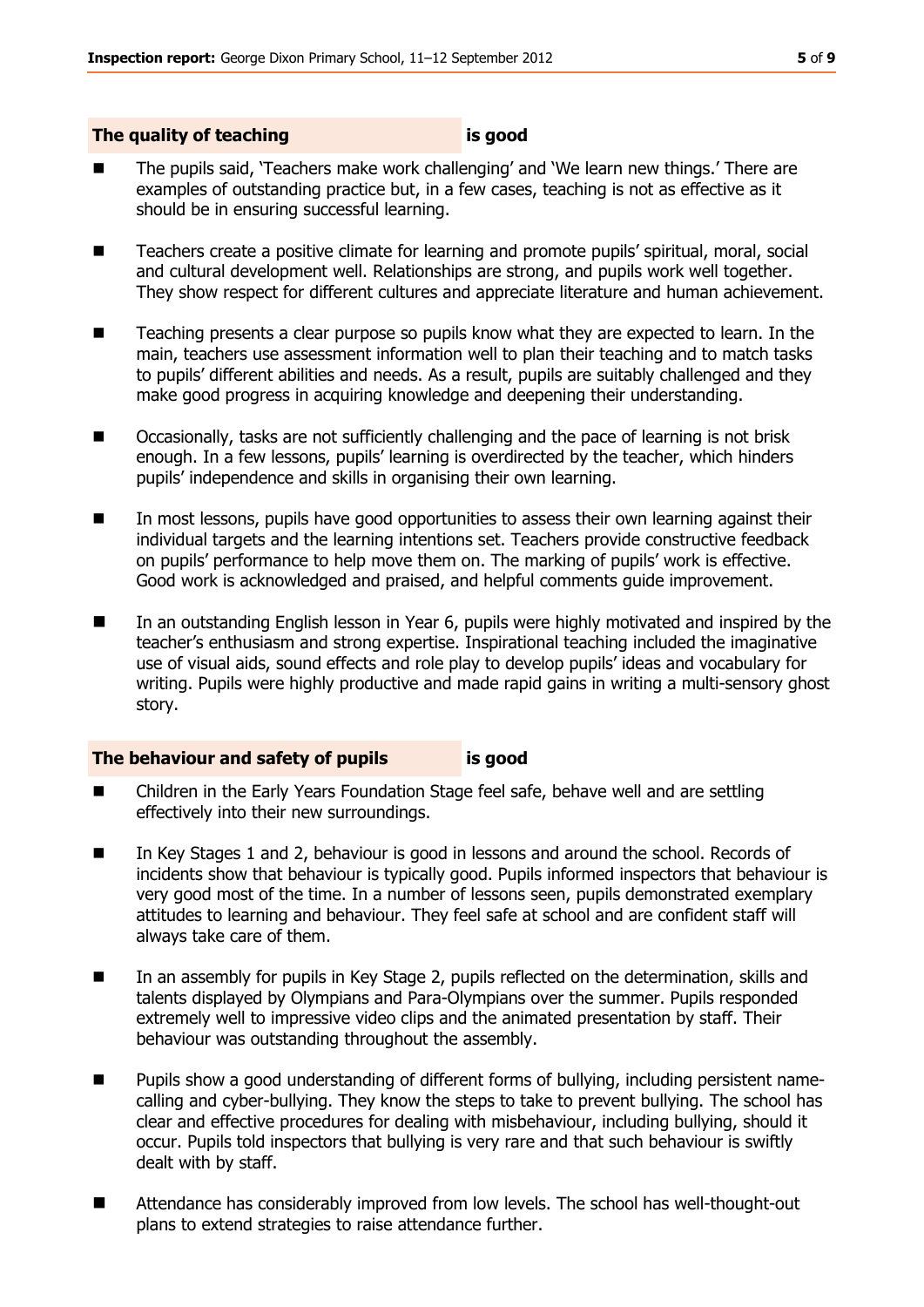#### **The leadership and management is good**

- The headteacher, deputy headteacher, key leaders and governors are promoting high expectations and successfully raising pupils' achievement. The school has remained focused on raising achievement while overseeing a major building project and moving from the old site to the current new premises. Pupils, parents and staff are impressed with the new facilities and the enhanced learning opportunities the new facilities bring.
- Good emphasis is placed on the monitoring and development of teaching. Senior staff observe teaching and provide coaching and support. Professional development and training are generally well linked to the school's improvement priorities. External advisers and consultants contribute well to the development of teaching. Newly qualified teachers receive effective support.
- The local authority provides effective support, particularly in data analysis and school review.
- Good progress has been made in improving teaching since the previous inspection. There has been considerable success in improving the teaching of reading and writing. Teachers' performance management targets are not always sharply focused on improving pupils' progress in mathematics.
- The headteacher and staff have created a positive school climate where pupils from different backgrounds and cultures are valued and provided for. The curriculum is broad, balanced and interesting. It enables most pupils to achieve well. Leaders are taking positive steps to make mathematics provision at least good. Pupils' spiritual, moral, social and cultural development is successfully promoted by all staff. George Dixon is a harmonious school community.

#### ■ The governance of the school:

- Members of the governing body are enthusiastic and work closely with leaders in improving the school.
- Governors possess a valuable range of experience and expertise which is used well.
- Governance provides effective support and appropriate challenge.
- Very few parents responded to the online 'Parent View' survey. However, discussions with parents and the results of the school's own surveys indicate that parents are pleased with the care and education provided.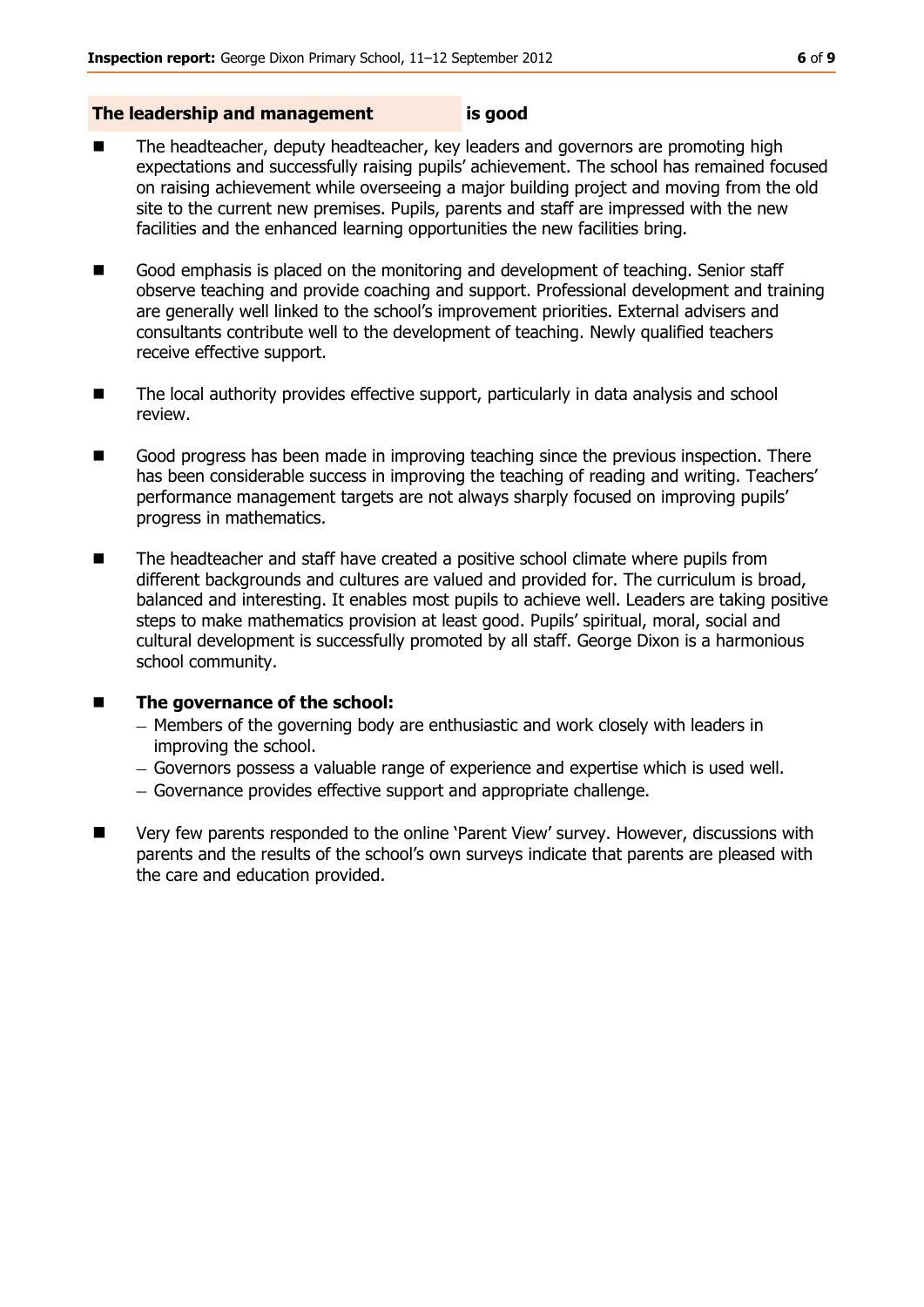# **What inspection judgements mean**

| <b>School</b> |                         |                                                                                                                                                                                                                                                                                                                                                                         |
|---------------|-------------------------|-------------------------------------------------------------------------------------------------------------------------------------------------------------------------------------------------------------------------------------------------------------------------------------------------------------------------------------------------------------------------|
| Grade         | <b>Judgement</b>        | <b>Description</b>                                                                                                                                                                                                                                                                                                                                                      |
| Grade 1       | Outstanding             | An outstanding school is highly effective in delivering outcomes<br>that provide exceptionally well for all its pupils' needs. This<br>ensures that pupils are very well equipped for the next stage of<br>their education, training or employment.                                                                                                                     |
| Grade 2       | Good                    | A good school is effective in delivering outcomes that provide<br>well for all its pupils' needs. Pupils are well prepared for the next<br>stage of their education, training or employment.                                                                                                                                                                            |
| Grade 3       | Requires<br>improvement | A school that requires improvement is not yet a good school, but it<br>is not inadequate. This school will receive a full inspection within<br>24 months from the date of this inspection.                                                                                                                                                                              |
| Grade 4       | Inadequate              | A school that has serious weaknesses is inadequate overall and<br>requires significant improvement but leadership and management<br>are judged to be Grade 3 or better. This school will receive<br>regular monitoring by Ofsted inspectors.                                                                                                                            |
|               |                         | A school that requires special measures is one where the school<br>is failing to give its pupils an acceptable standard of education<br>and the school's leaders, managers or governors have not<br>demonstrated that they have the capacity to secure the<br>necessary improvement in the school. This school will receive<br>regular monitoring by Ofsted inspectors. |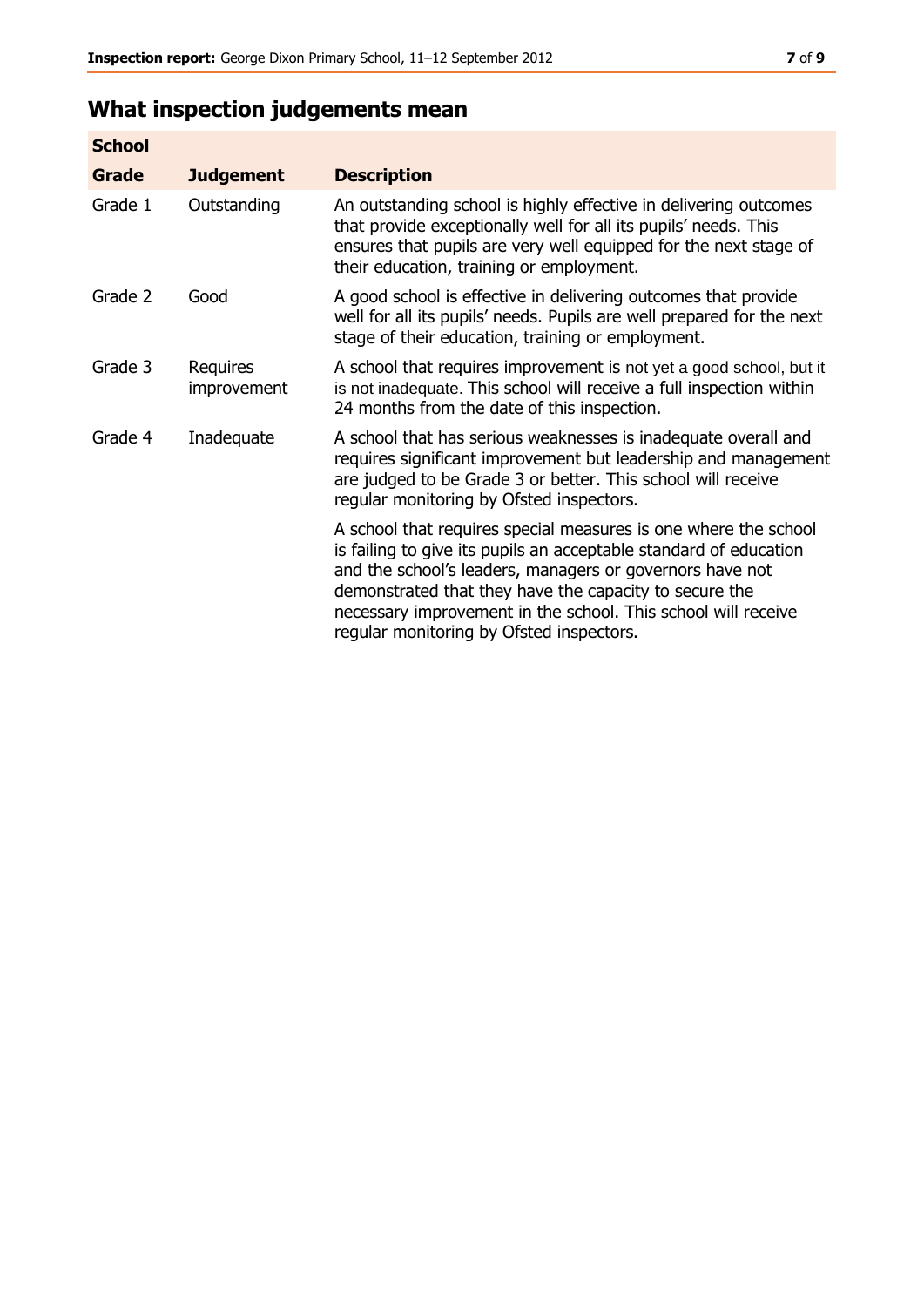## **School details**

| Unique reference number  | 103200     |
|--------------------------|------------|
| <b>Local authority</b>   | Birmingham |
| <b>Inspection number</b> | 404859     |

This inspection of the school was carried out under section 5 of the Education Act 2005.

| <b>Type of school</b>                      | Primary                                     |
|--------------------------------------------|---------------------------------------------|
| <b>School category</b>                     | Maintained                                  |
| Age range of pupils                        | $4 - 11$                                    |
| <b>Gender of pupils</b>                    | Mixed                                       |
| <b>Number of pupils on the school roll</b> | 214                                         |
| <b>Appropriate authority</b>               | The governing body                          |
| <b>Chair</b>                               | Constance Henry                             |
| <b>Headteacher</b>                         | Maria Carter                                |
| Date of previous school inspection         | 6 December 2010                             |
| <b>Telephone number</b>                    | 0121 420 3250                               |
| <b>Fax number</b>                          | 0121 675 7807                               |
| <b>Email address</b>                       | maria.carter@georgedixonprimary.bham.sch.uk |